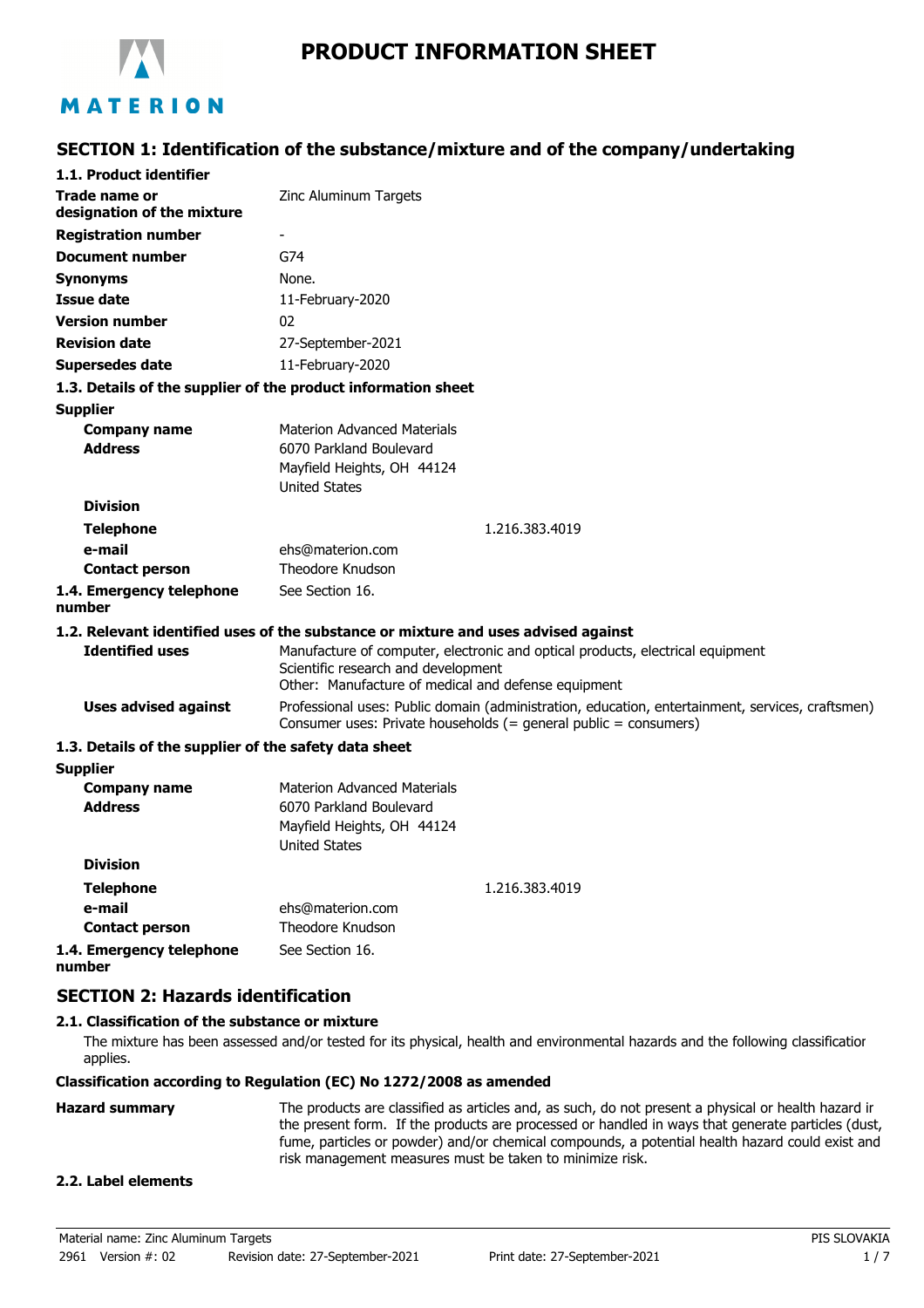|                                   | Label according to Regulation (EC) No. 1272/2008 as amended                                                                                                                                                                                                           |
|-----------------------------------|-----------------------------------------------------------------------------------------------------------------------------------------------------------------------------------------------------------------------------------------------------------------------|
| <b>Contains:</b>                  | Aluminium, Zinc                                                                                                                                                                                                                                                       |
| <b>Hazard pictograms</b>          | None.                                                                                                                                                                                                                                                                 |
| Signal word                       | None.                                                                                                                                                                                                                                                                 |
| <b>Hazard statements</b>          | The material as sold in solid form is generally not considered hazardous. However, if the process<br>involves grinding, melting, cutting or any other process that causes a release of dust or fumes,<br>hazardous levels of airborne particulate could be generated. |
| <b>Precautionary statements</b>   |                                                                                                                                                                                                                                                                       |
| <b>Prevention</b>                 | Observe good industrial hygiene practices.                                                                                                                                                                                                                            |
| <b>Response</b>                   | If you feel unwell, seek medical advice (show the label where possible).                                                                                                                                                                                              |
| <b>Storage</b>                    |                                                                                                                                                                                                                                                                       |
| P405                              | Store locked up.                                                                                                                                                                                                                                                      |
| <b>Disposal</b>                   |                                                                                                                                                                                                                                                                       |
| P501                              | Dispose of contents/container in accordance with local/regional/national/international regulations.                                                                                                                                                                   |
| Supplemental label<br>information | For further information, please contact the Product Stewardship Department at $+1.216.383.4019$ .                                                                                                                                                                     |
| 2.3. Other hazards                | Not a PBT or vPvB substance or mixture.                                                                                                                                                                                                                               |

# **SECTION 3: Composition/information on ingredients**

## **3.2. Mixtures**

**General information**

| <b>Chemical name</b> |                                            | %         | No.                    | CAS-No. / EC REACH Registration No. Index No. |                      | <b>Notes</b> |
|----------------------|--------------------------------------------|-----------|------------------------|-----------------------------------------------|----------------------|--------------|
| Zinc                 |                                            | $95 - 99$ | 7440-66-6<br>231-175-3 | -                                             | $030 - 001 - 01 - 9$ |              |
|                      | <b>Classification:</b> Water-React. 3;H261 |           |                        |                                               |                      |              |
| Aluminium            |                                            | $1 - 5$   | 7429-90-5<br>231-072-3 | 01-2119529243-45-0056 013-002-00-1            |                      |              |
|                      | <b>Classification: -</b>                   |           |                        |                                               |                      |              |

# **SECTION 4: First aid measures**

| <b>General information</b>                                                               | If you feel unwell, seek medical advice (show the label where possible). Ensure that medical<br>personnel are aware of the material(s) involved, and take precautions to protect themselves. |
|------------------------------------------------------------------------------------------|----------------------------------------------------------------------------------------------------------------------------------------------------------------------------------------------|
| 4.1. Description of first aid measures                                                   |                                                                                                                                                                                              |
| <b>Inhalation</b>                                                                        | Move to fresh air. Call a physician if symptoms develop or persist.                                                                                                                          |
| <b>Skin contact</b>                                                                      | Wash off with soap and water. Get medical attention if irritation develops and persists.                                                                                                     |
| Eye contact                                                                              | Rinse with water. Get medical attention if irritation develops and persists.                                                                                                                 |
| <b>Ingestion</b>                                                                         | Rinse mouth. Get medical attention if symptoms occur.                                                                                                                                        |
| 4.2. Most important<br>symptoms and effects, both<br>acute and delayed                   | Under normal conditions of intended use, this material does not pose a risk to health.                                                                                                       |
| 4.3. Indication of any<br>immediate medical attention<br>and special treatment<br>needed | Not available.                                                                                                                                                                               |
| <b>SECTION 5: Firefighting measures</b>                                                  |                                                                                                                                                                                              |
| <b>General fire hazards</b>                                                              | No unusual fire or explosion hazards noted.                                                                                                                                                  |
| 5.1. Extinguishing media<br><b>Suitable extinguishing</b><br>media                       | Powder. Dry sand.                                                                                                                                                                            |
| Unsuitable extinguishing<br>media                                                        | Carbon dioxide (CO2).                                                                                                                                                                        |
| 5.2. Special hazards arising<br>from the substance or<br>mixture                         | Non-combustible, substance itself does not burn.                                                                                                                                             |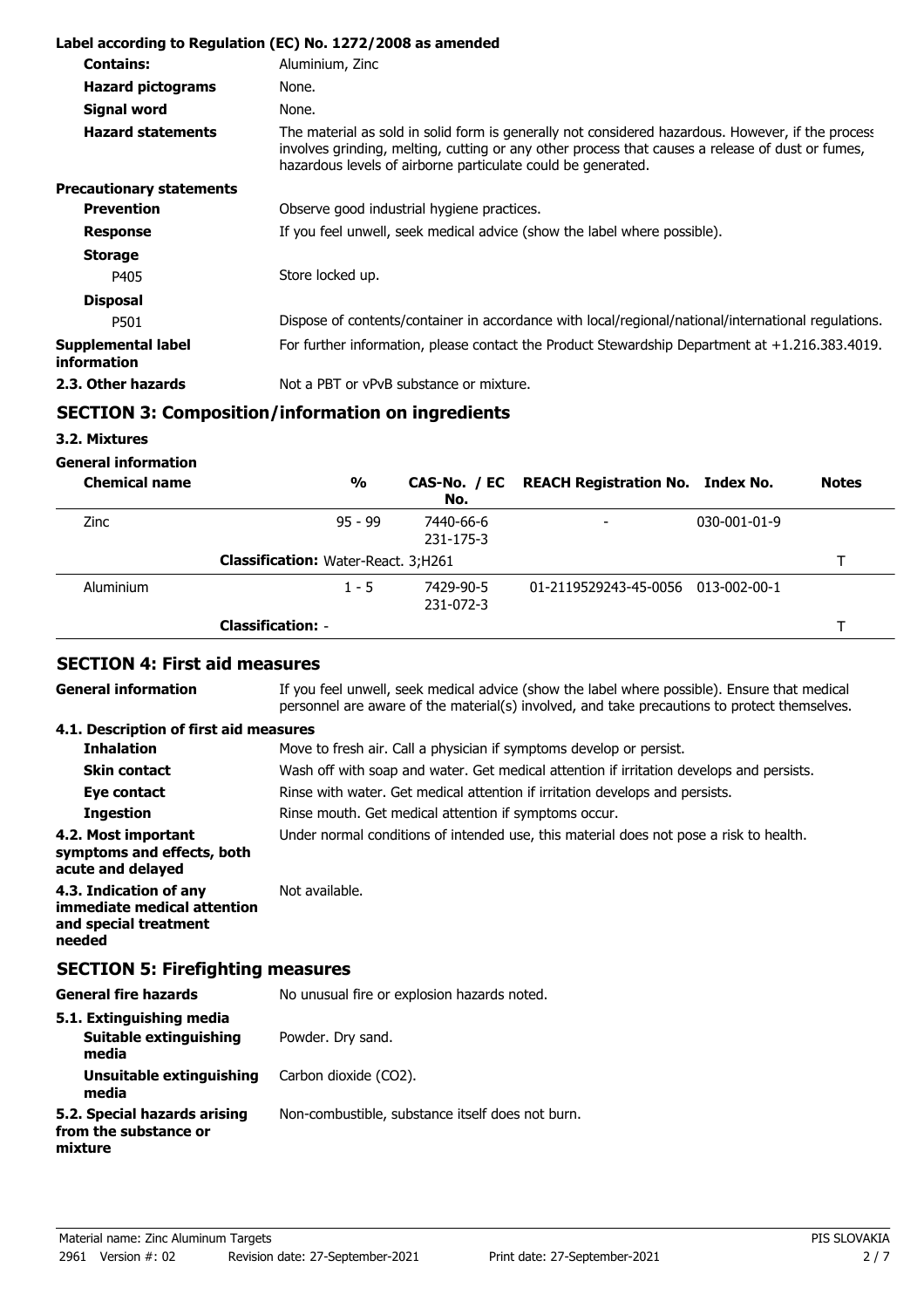| 5.3. Advice for firefighters<br><b>Special protective</b><br>equipment for<br>firefighters | Wear suitable protective equipment.                                                        |
|--------------------------------------------------------------------------------------------|--------------------------------------------------------------------------------------------|
| <b>Special firefighting</b><br>procedures                                                  | Move containers from fire area if you can do so without risk.                              |
| <b>Specific methods</b>                                                                    | Use standard firefighting procedures and consider the hazards of other involved materials. |

## **SECTION 6: Accidental release measures**

|                                                              | 6.1. Personal precautions, protective equipment and emergency procedures                           |
|--------------------------------------------------------------|----------------------------------------------------------------------------------------------------|
| For non-emergency<br>personnel                               | Keep unnecessary personnel away. For personal protection, see section 8 of the PIS.                |
| For emergency<br>responders                                  | Keep unnecessary personnel away. Use personal protection recommended in Section 8 of the PIS.      |
| 6.2. Environmental<br>precautions                            | No special environmental precautions required.                                                     |
| 6.3. Methods and material for<br>containment and cleaning up | Stop the flow of material, if this is without risk. For waste disposal, see section 13 of the PIS. |
| 6.4. Reference to other<br><b>sections</b>                   | For personal protection, see section 8 of the PIS. For waste disposal, see section 13 of the PIS.  |

# **SECTION 7: Handling and storage**

| 7.1. Precautions for safe<br>handling                                          | Observe good industrial hygiene practices.                          |
|--------------------------------------------------------------------------------|---------------------------------------------------------------------|
| 7.2. Conditions for safe<br>storage, including any<br><i>incompatibilities</i> | Store away from incompatible materials (see Section 10 of the PIS). |
| 7.3. Specific end use(s)                                                       | Not available.                                                      |

# **SECTION 8: Exposure controls/personal protection**

### **8.1. Control parameters**

#### **Occupational exposure limits**

| Slovakia. OELs. Regulation No. 300/2007 concerning protection of health in work with chemical agents |             |                    |                      |
|------------------------------------------------------------------------------------------------------|-------------|--------------------|----------------------|
| <b>Components</b>                                                                                    | <b>Type</b> | Value              | <b>Form</b>          |
| Aluminium (CAS 7429-90-5)                                                                            | TWA         | $4 \text{ ma/m}$ 3 | Inhalable fraction.  |
|                                                                                                      |             | $1.5 \text{ mg/m}$ | Respirable fraction. |
| Zinc (CAS 7440-66-6)                                                                                 | TWA         | $2 \text{ ma/m}$   | Inhalable fraction.  |

### **Biological limit values**

### **Slovakia. BLVs (Biological Limit Value). Regulation no. 355/2006 concerning protection of workers exposed to chemical agents, Annex 2**

| <b>Components</b>                 | Value | <b>Determinant</b> | Specimen               | Sampling Time |  |
|-----------------------------------|-------|--------------------|------------------------|---------------|--|
| Aluminium (CAS 7429-90-5) 60 µg/g |       | Aluminium          | Creatinine in<br>urıne |               |  |

\* - For sampling details, please see the source document.

| <b>Recommended monitoring</b><br>procedures          | Follow standard monitoring procedures.                                                                                                                                                                                                                                                                                                                             |
|------------------------------------------------------|--------------------------------------------------------------------------------------------------------------------------------------------------------------------------------------------------------------------------------------------------------------------------------------------------------------------------------------------------------------------|
| Derived no effect levels<br>(DNELs)                  | Not available.                                                                                                                                                                                                                                                                                                                                                     |
| <b>Predicted no effect</b><br>concentrations (PNECs) | Not available.                                                                                                                                                                                                                                                                                                                                                     |
| 8.2. Exposure controls                               |                                                                                                                                                                                                                                                                                                                                                                    |
| <b>Appropriate engineering</b><br>controls           | Good general ventilation should be used. Ventilation rates should be matched to conditions. If<br>applicable, use process enclosures, local exhaust ventilation, or other engineering controls to<br>maintain airborne levels below recommended exposure limits. If exposure limits have not been<br>established, maintain airborne levels to an acceptable level. |
|                                                      | Individual protection measures, such as personal protective equipment                                                                                                                                                                                                                                                                                              |
| <b>General information</b>                           | Use personal protective equipment as required.                                                                                                                                                                                                                                                                                                                     |
| Eye/face protection                                  | If contact is likely, safety glasses with side shields are recommended.                                                                                                                                                                                                                                                                                            |

0,1 mg/m3 Respirable fraction.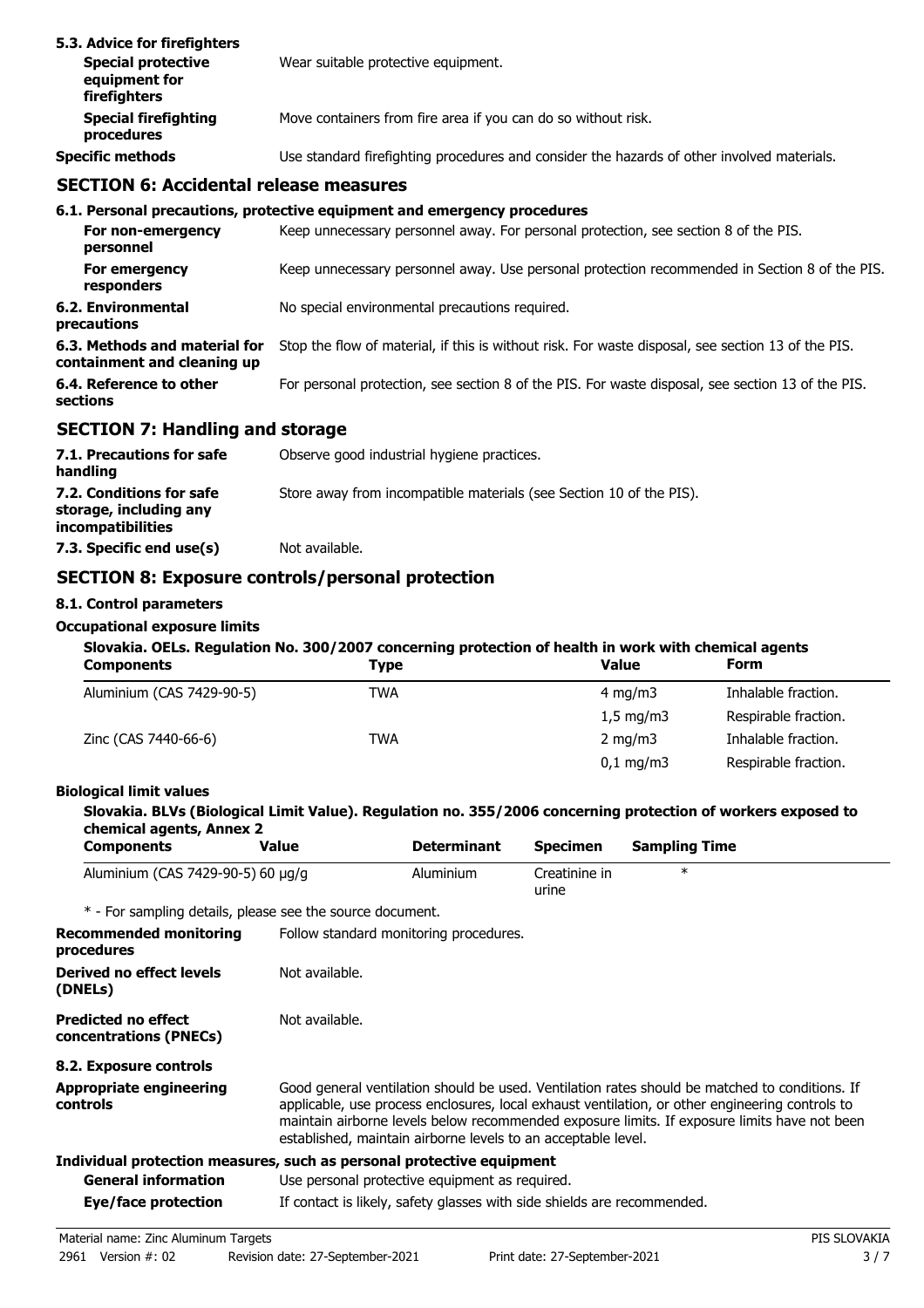| Wear gloves to prevent metal cuts and skin abrasions during handling.                                                                                                                                                                                                                                                                                              |
|--------------------------------------------------------------------------------------------------------------------------------------------------------------------------------------------------------------------------------------------------------------------------------------------------------------------------------------------------------------------|
| Wear suitable protective clothing.                                                                                                                                                                                                                                                                                                                                 |
| In case of insufficient ventilation, wear suitable respiratory equipment.                                                                                                                                                                                                                                                                                          |
| Wear appropriate thermal protective clothing, when necessary.                                                                                                                                                                                                                                                                                                      |
| Always observe good personal hygiene measures, such as washing after handling the material and<br>before eating, drinking, and/or smoking. Routinely wash work clothing and protective equipment to<br>remove contaminants.                                                                                                                                        |
| Good general ventilation should be used. Ventilation rates should be matched to conditions. If<br>applicable, use process enclosures, local exhaust ventilation, or other engineering controls to<br>maintain airborne levels below recommended exposure limits. If exposure limits have not been<br>established, maintain airborne levels to an acceptable level. |
|                                                                                                                                                                                                                                                                                                                                                                    |

# **SECTION 9: Physical and chemical properties**

# **9.1. Information on basic physical and chemical properties**

| <b>Appearance</b>                                    |                                                   |
|------------------------------------------------------|---------------------------------------------------|
| <b>Physical state</b>                                | Solid.                                            |
| Form                                                 | Solid.                                            |
| Colour                                               | Bluish grey                                       |
| Odour                                                | None.                                             |
| <b>Odour threshold</b>                               | Not applicable.                                   |
| рH                                                   | Not applicable.                                   |
| <b>Melting point/freezing point</b>                  | 419,53 °C (787,15 °F) estimated / Not applicable. |
| <b>Initial boiling point and</b><br>boiling range    | Not applicable.                                   |
| <b>Flash point</b>                                   | Not applicable.                                   |
| <b>Evaporation rate</b>                              | Not applicable.                                   |
| <b>Flammability (solid, gas)</b>                     | None known.                                       |
| <b>Upper/lower flammability or explosive limits</b>  |                                                   |
| <b>Flammability limit - lower</b><br>(%)             | Not applicable.                                   |
| <b>Flammability limit - lower</b><br>(%) temperature | Not applicable.                                   |
| <b>Flammability limit -</b><br>upper $(\% )$         | Not applicable.                                   |
| <b>Flammability limit -</b><br>upper (%) temperature | Not applicable.                                   |
| <b>Explosive limit - lower (</b><br>%)               | Not applicable.                                   |
| <b>Explosive limit - lower (</b><br>%) temperature   | Not applicable.                                   |
| <b>Explosive limit - upper</b><br>(%)                | Not applicable.                                   |
| <b>Explosive limit - upper (</b><br>%) temperature   | Not applicable.                                   |
| Vapour pressure                                      | Not applicable.                                   |
| <b>Vapour density</b>                                | Not applicable.                                   |
| <b>Relative density</b>                              | Not applicable.                                   |
| Solubility(ies)                                      |                                                   |
| Solubility (water)                                   | Not applicable.                                   |
| <b>Partition coefficient</b><br>(n-octanol/water)    | Not applicable.                                   |
| <b>Auto-ignition temperature</b>                     | Not applicable.                                   |
| <b>Decomposition temperature</b>                     | Not applicable.                                   |
| <b>Viscosity</b>                                     | Not applicable.                                   |
| <b>Explosive properties</b>                          | Not explosive.                                    |
| <b>Oxidising properties</b>                          | Not oxidising.                                    |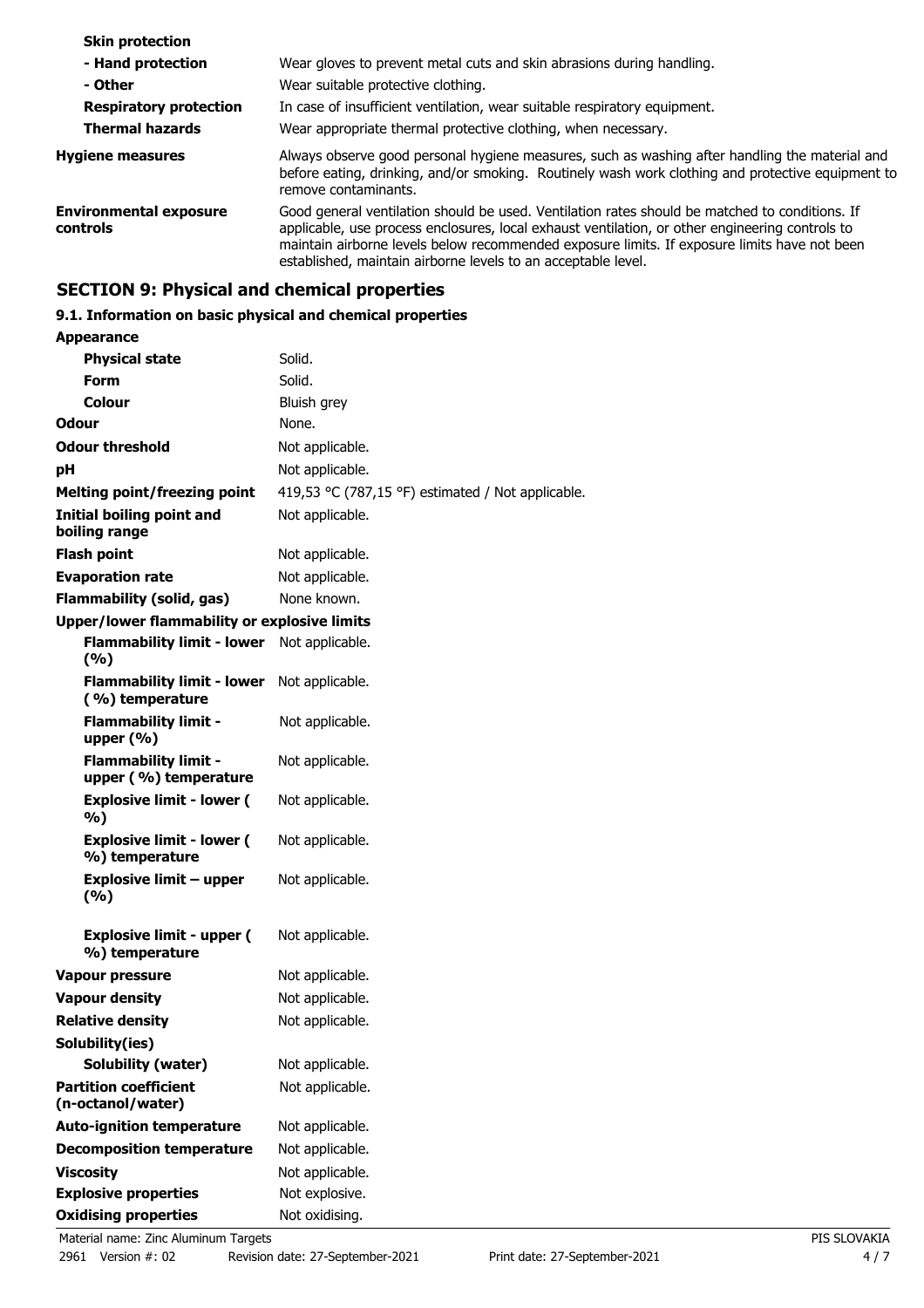## **SECTION 10: Stability and reactivity**

| 10.1. Reactivity                            | The product is stable and non-reactive under normal conditions of use, storage and transport. |
|---------------------------------------------|-----------------------------------------------------------------------------------------------|
| 10.2. Chemical stability                    | Material is stable under normal conditions.                                                   |
| 10.3. Possibility of hazardous<br>reactions | No dangerous reaction known under conditions of normal use.                                   |
| 10.4. Conditions to avoid                   | Contact with incompatible materials.                                                          |
| 10.5. Incompatible materials                | Acids. Alkalies.                                                                              |
| 10.6. Hazardous<br>decomposition products   | No hazardous decomposition products are known.                                                |
|                                             |                                                                                               |

## **SECTION 11: Toxicological information**

**General information** The products are classified as articles and, as such, do not present a physical or health hazard in the present form. If the products are processed or handled in ways that generate particles (dust, fume, particles and/or powder), a potential health hazard could exist and risk management measures must be taken to minimize risk.

#### **Information on likely routes of exposure**

| <b>Inhalation</b>   | No adverse effects due to inhalation are expected.   |
|---------------------|------------------------------------------------------|
| <b>Skin contact</b> | No adverse effects due to skin contact are expected. |
| Eye contact         | Not likely, due to the form of the product.          |
| <b>Ingestion</b>    | Expected to be a low ingestion hazard.               |
| Symptoms            | None known.                                          |

#### **11.1. Information on toxicological effects**

| <b>Acute toxicity</b>                                 | None known.                                   |
|-------------------------------------------------------|-----------------------------------------------|
| <b>Skin corrosion/irritation</b>                      | Not relevant, due to the form of the product. |
| Serious eye damage/eye<br>irritation                  | Not likely, due to the form of the product.   |
| <b>Respiratory sensitisation</b>                      | Not a respiratory sensitizer.                 |
| <b>Skin sensitisation</b>                             | Not a skin sensitiser.                        |
| <b>Germ cell mutagenicity</b>                         | Not classified.                               |
| <b>Carcinogenicity</b>                                | Not classified.                               |
| <b>Reproductive toxicity</b>                          | Not classified.                               |
| Specific target organ toxicity<br>- single exposure   | Not classified.                               |
| Specific target organ toxicity<br>- repeated exposure | Not classified.                               |
| <b>Aspiration hazard</b>                              | Not an aspiration hazard.                     |
| Mixture versus substance<br>information               | No information available.                     |
| <b>Other information</b>                              | Not available.                                |

### **SECTION 12: Ecological information**

| 12.1. Toxicity                       |             | Very toxic to aquatic life with long lasting effects. |                                 |
|--------------------------------------|-------------|-------------------------------------------------------|---------------------------------|
| <b>Product</b>                       |             | <b>Species</b>                                        | <b>Test Results</b>             |
| Zinc Aluminum Targets                |             |                                                       |                                 |
| Aquatic                              |             |                                                       |                                 |
| Acute                                |             |                                                       |                                 |
| Crustacea                            | <b>EC50</b> | Daphnia                                               | 1,4141 mg/l, 48 hours estimated |
| <b>Fish</b>                          | <b>LC50</b> | <b>Fish</b>                                           | 0,2612 mg/l, 96 hours estimated |
| <b>Components</b>                    |             | <b>Species</b>                                        | <b>Test Results</b>             |
| Zinc (CAS 7440-66-6)                 |             |                                                       |                                 |
| <b>Aquatic</b>                       |             |                                                       |                                 |
| Acute                                |             |                                                       |                                 |
| <b>Fish</b>                          | <b>LC50</b> | Bony fish superclass (Osteichthyes)                   | 0,52 - 3,59 mg/l, 96 hours      |
| Material name: Zinc Aluminum Targets |             |                                                       | PIS SLOVAKIA                    |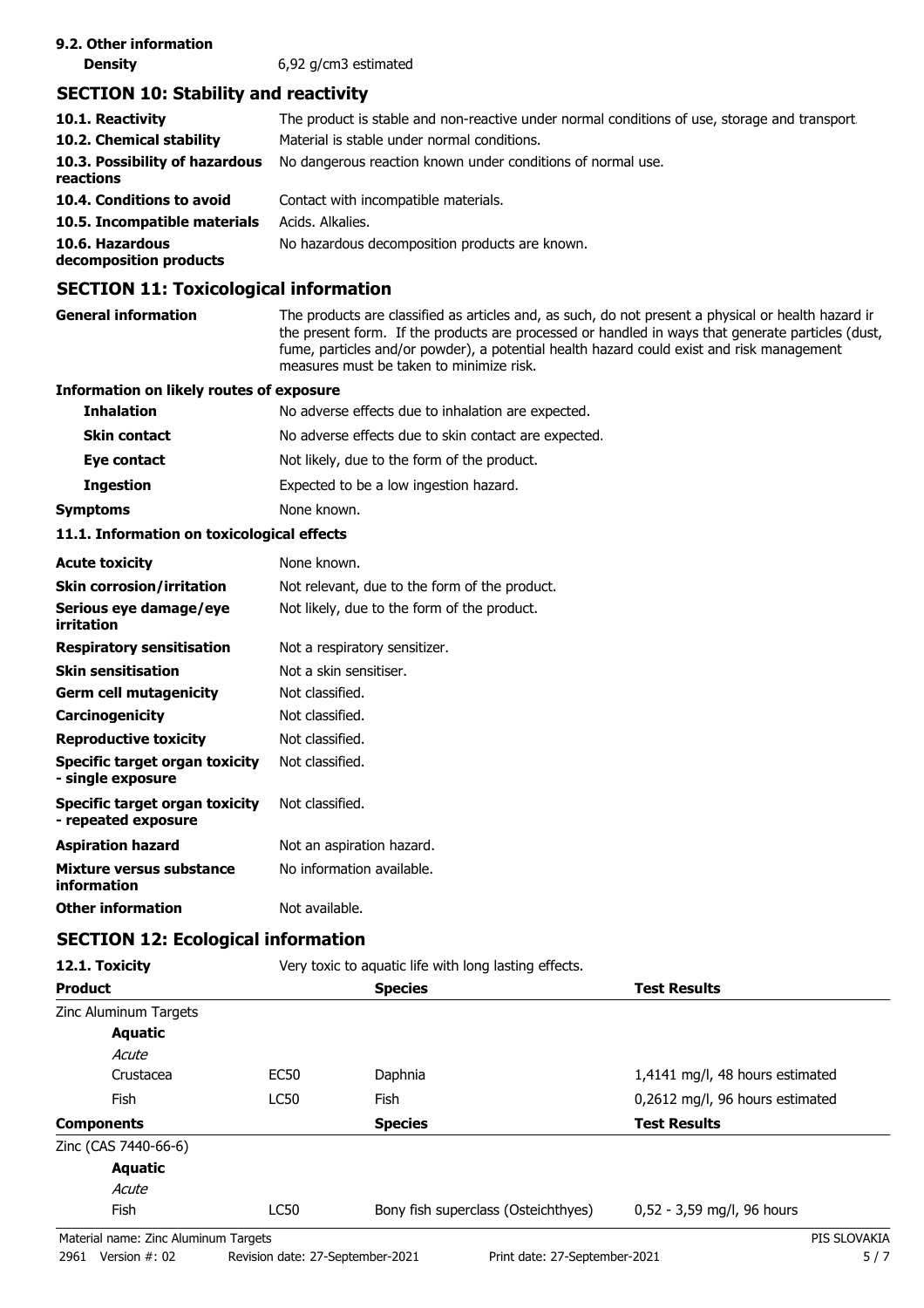| 12.2. Persistence and<br>degradability                    | No data is available on the degradability of any ingredients in the mixture.                                                                                                               |
|-----------------------------------------------------------|--------------------------------------------------------------------------------------------------------------------------------------------------------------------------------------------|
| 12.3. Bioaccumulative<br>potential                        | No data available.                                                                                                                                                                         |
| <b>Partition coefficient</b><br>n-octanol/water (log Kow) | Not available.                                                                                                                                                                             |
| <b>Bioconcentration factor (BCF)</b>                      | Not available.                                                                                                                                                                             |
| 12.4. Mobility in soil                                    | No data available.                                                                                                                                                                         |
| 12.5. Results of PBT and<br><b>vPvB</b> assessment        | Not a PBT or vPvB substance or mixture.                                                                                                                                                    |
| 12.6. Other adverse effects                               | No other adverse environmental effects (e.g. ozone depletion, photochemical ozone creation<br>potential, endocrine disruption, global warming potential) are expected from this component. |

# **SECTION 13: Disposal considerations**

#### **13.1. Waste treatment methods** Dispose of in accordance with local regulations. Empty containers or liners may retain some product residues. This material and its container must be disposed of in a safe manner (see: Disposal instructions). **Residual waste** Since emptied containers may retain product residue, follow label warnings even after container is emptied. Empty containers should be taken to an approved waste handling site for recycling or disposal. **Contaminated packaging EU waste code** The Waste code should be assigned in discussion between the user, the producer and the waste disposal company. Collect and reclaim or dispose in sealed containers at licensed waste disposal site. Do not allow this material to drain into sewers/water supplies. Do not contaminate ponds, waterways or ditches with chemical or used container. Dispose of contents/container in accordance with local/regional/national/international regulations. **Disposal methods/information Special precautions Dispose in accordance with all applicable regulations.**

# **SECTION 14: Transport information**

### **ADR**

14.1. - 14.6.: Not regulated as dangerous goods.

### **RID**

14.1. - 14.6.: Not regulated as dangerous goods.

## **ADN**

14.1. - 14.6.: Not regulated as dangerous goods.

### **IATA**

14.1. - 14.6.: Not regulated as dangerous goods.

### **IMDG**

14.1. - 14.6.: Not regulated as dangerous goods.

**General information** IMDG Regulated Marine Pollutant.

### **SECTION 15: Regulatory information**

**15.1. Safety, health and environmental regulations/legislation specific for the substance or mixture**

### **EU regulations**

**Regulation (EC) No. 1005/2009 on substances that deplete the ozone layer, Annex I and II, as amended** Not listed.

**Regulation (EU) 2019/1021 On persistent organic pollutants (recast), as amended**

#### Not listed.

**Regulation (EU) No. 649/2012 concerning the export and import of dangerous chemicals, Annex I, Part 1 as amended**

Not listed.

**Regulation (EU) No. 649/2012 concerning the export and import of dangerous chemicals, Annex I, Part 2 as amended**

Not listed.

**Regulation (EU) No. 649/2012 concerning the export and import of dangerous chemicals, Annex I, Part 3 as amended**

Not listed.

**Regulation (EU) No. 649/2012 concerning the export and import of dangerous chemicals, Annex V as amended** Not listed.